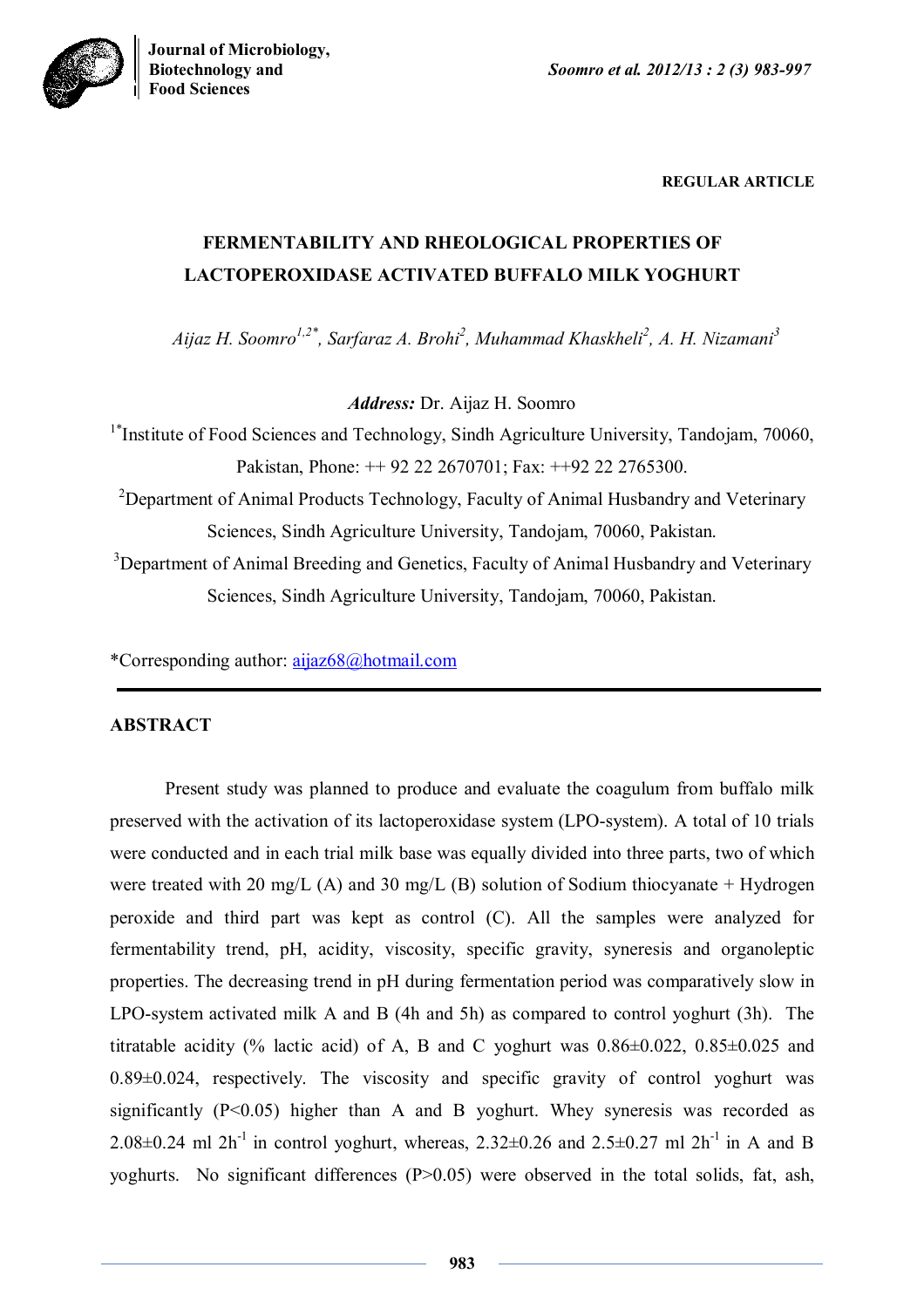lactose and protein contents among the control, A and B yoghurt. Two week stored samples of control yoghurt received lower sensory score for appearance, flavor, body/texture and overall acceptability as compared to fresh control yoghurt. Simultaneously, LPO-system treated A and B yoghurt received high score during storage period than the control yoghurt.

**Keywords:** Fermentability, rheological properties, lactoperoxidase, buffalo milk, yoghurt

## **INTRODUCTION**

There are several methods used for retarding bacterial growth in raw milk. The lactoperoxidase (LPO) system is one such method that helps to minimize microbial proliferation and extend the shelf life of milk. The use of the LPO-system for preservation of raw milk has been reported by several workers from different countries **(Fonteh** *et al.,* **2005)**. However, the effectiveness of the system depends on the conditions that prevail in a given area particularly the microbial load of the milk before treatment and the prevailing ambient temperature. Antimicrobial agents or compounds formed by the LP system exhibit reduced starter activity during the preparation of fermented milk products. The activation of the LP system delayed the coagulation time and reduced the activity of starter cultures used for yoghurt production as thermophilic lactic starter strains were found to be sensitive to the LP system inhibition, but they varied in their susceptibility (**Basaga and Dik, 1994**).

The LPO-system is a native antibacterial system in milk. The enzyme lactoperoxidase is present in buffalo milk in relatively high concentrations. It can oxidize thiocyanate ions in the presence of hydrogen peroxide. By this reaction, thiocyanate is converted into hypothiocyanous acid (HOSCN). At the normal pH of milk HOSCN is dissociated and exists mainly in the form of hypothiocyanate ions (OSCN-). This agent reacts specifically with free sulphydryl groups, thereby inactivating several vital metabolic bacterial enzymes, consequently blocking their metabolism and ability to multiply. As milk proteins contain very few sulphydryl groups and those that are present are relatively inaccessible to OSCN- (masked), the reaction of this compound in milk is quite specific and is directed against the bacteria present in the milk.

The LPO-system (LP-system) is an acceptable chemical method for raw milk preservation, especially in rural areas where adequate refrigeration facilities are not available. Milk production in Pakistan is dominated by small-scale traditional production systems from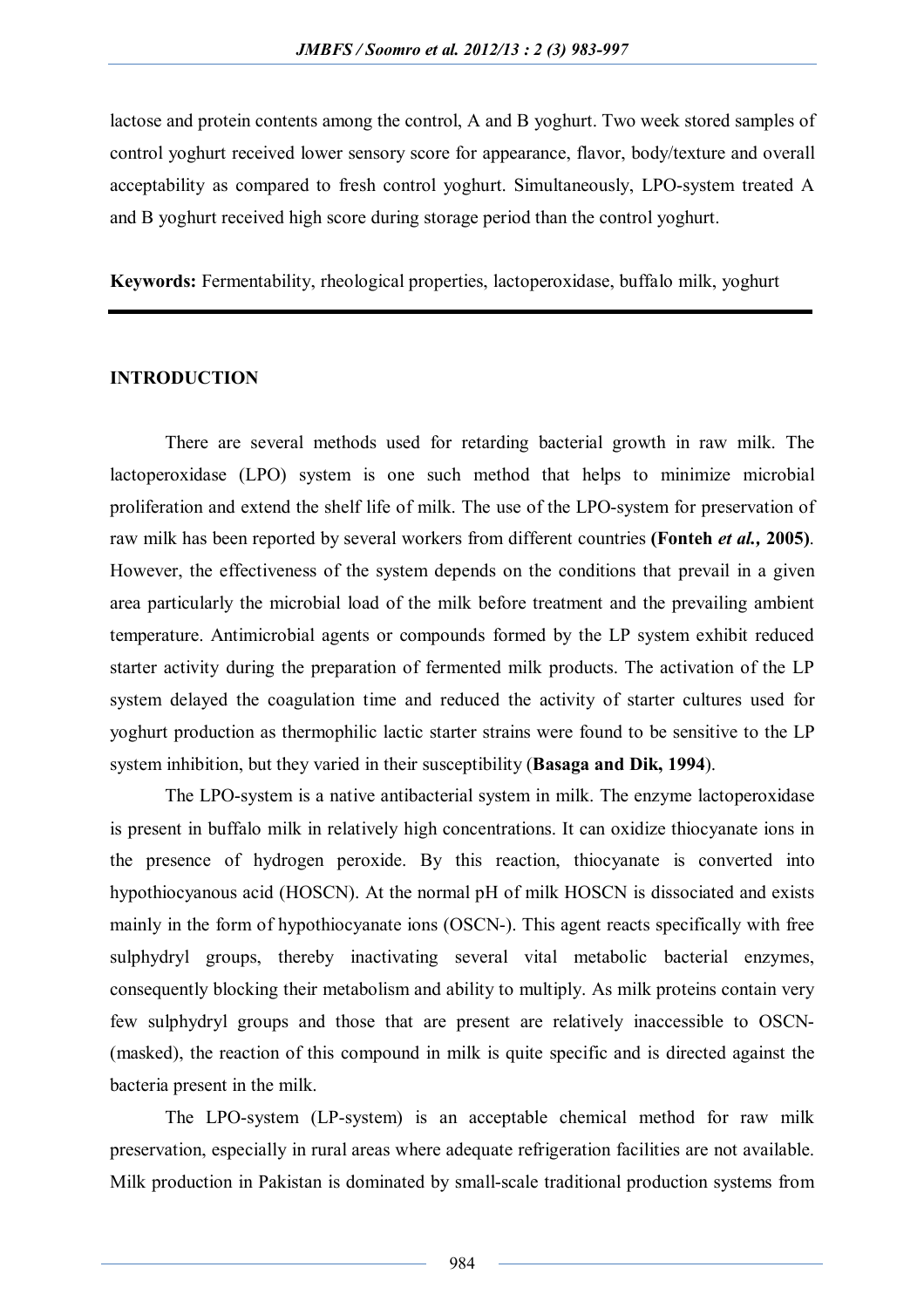local breeds. Therefore, milk processors operating in such situations must rely on small volumes of milk from many farmers. Application of the LP-system prolongs the shelf life of raw milk and also encourages grouping of farmers hence facilitating milk collection system. Therefore, the need arose for further studies on the influence of this method on milk processing as well as on the quality of fermented dairy products such as yoghurt.

Nevertheless, LPS-treated yoghurt has been produced in the past. It has been found that the increase in acidity of yoghurt during storage and delivery (after-acidification) has been a major problem, since excessive sourness is undesirable. LPS suppressed acid production in yoghurt during storage under refrigeration **(Nakada** *et al.,* **1996)**. Not only suppression of after-acidification, but also a change in texture was observed in LPS-treated yoghurt. Such yoghurts had softer and smoother textures than untreated yoghurts. Texture is a critical aspect of consumer acceptability of yoghurt **(Muir and Hunter, 1992; Cobos** *et al.,* **1995)**. Various factors, such as total solids, milk composition, homogenization, type of culture, acidity, degree of proteolysis and heat pretreatment of milk, influence the rheological properties of yoghurt.

Therefore this study was designed to evaluate the effect of different concentrations of lactoperoxidase treated milk on fermentability and its influence on the physico-chemical and sensory properties of yoghurt.

#### **MATERIALS AND METHODS**

## **Collection and standardization of buffalo milk samples**

Fresh buffalo milk samples were collected from Livestock Experiment Station, Department of Livestock Management, and brought to the Processing Laboratory, Department of Animal Products Technology, Faculty of Animal Husbandry and Veterinary Sciences, Sindh Agriculture University Tandojam to achieve the objective of the study. Raw milk was pre heated (37 to 40ºC) in a manual heating unit developed in the laboratory and the cream was separated at 40ºC with separation speed of 5000 to 6000 rpm in cream separator (Alfa Laval, Sweden). The skimmed milk obtained was standardized (3.5% fat) by remixing of an appropriate quantity of cream.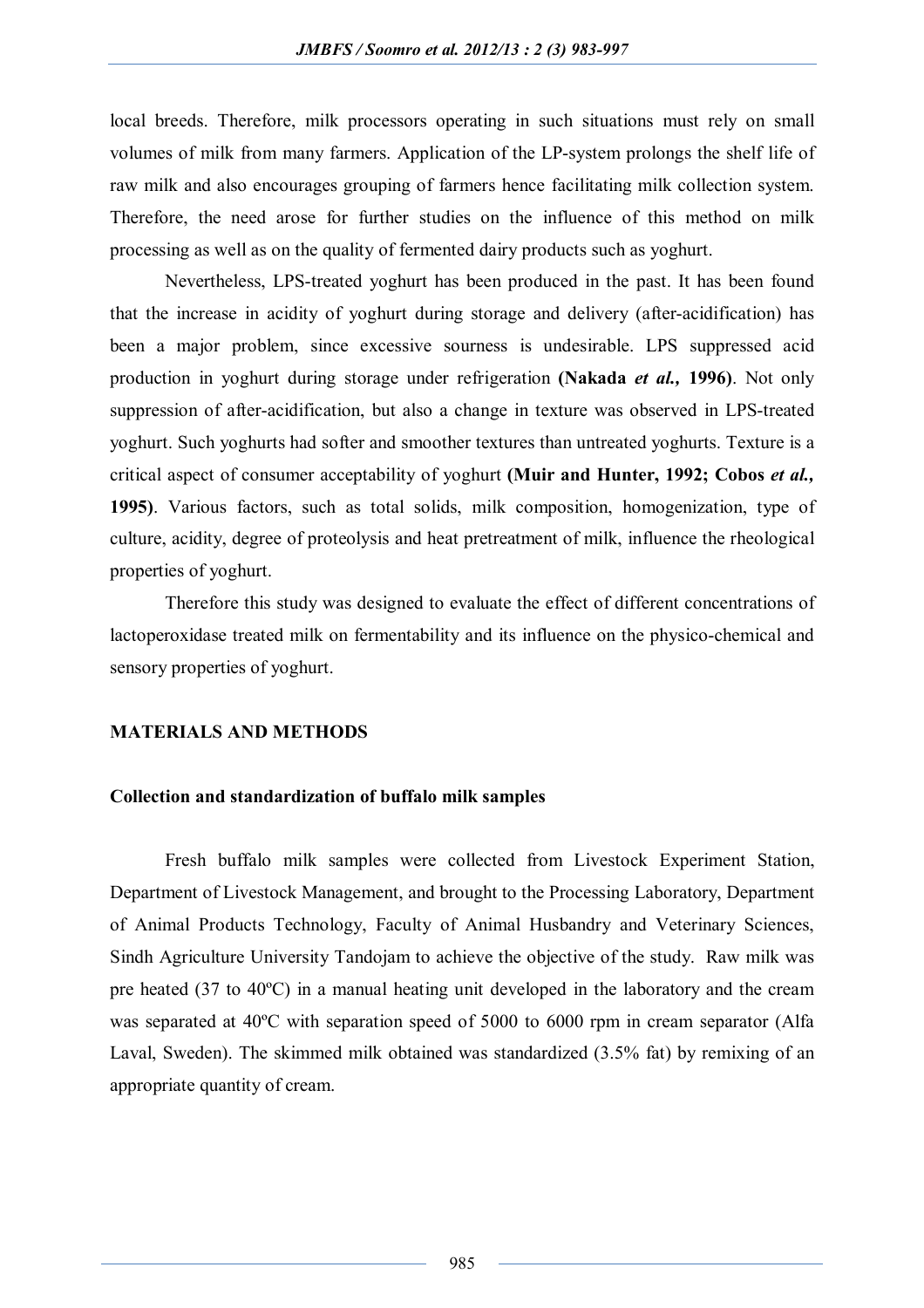#### **Preparation of activator 1 (NaSCN)**

Sodium thiocyanate (1.0g) was dissolved in distilled water and transferred to volumetric flask (100ml). It was made up to volume with distilled water to make stock solution of activator 1.

### **Preparation of activator 2 (H2O2)**

Thirty percent hydrogen peroxide solution (1ml) was dissolved in a 100 ml of distilled water to make stock solution of activator 2.

## **Preservation of buffalo milk**

Standardized buffalo milk was divided into three equal parts and accredited with A, B and C codes. Milk sample under the code A was preserved by the activation of lactoperoxidase system (LPO-system) with 20 mg/L strength of each Activator 1 (Sodium thiocyanate) and activator II (Hydrogen peroxide) by adding 20 and 6.66 ml/L of stock solution, respectively. While sample under the code B was preserved by mixing 30 ml of stock solution of activator 1 and 9.99 ml of activator 2 per liter to obtain the final strength of 30 mg/L for the activation of LPO-system. Whereas, no any activator was added to milk sample under the code C and kept as control.

# **Yoghurt making**

A total of 10 batches of yoghurt were prepared according to the method reported by **Yadav** *et al.* **(1993)** with slight modification and equal number of control samples with each batch. The standardized milk preserved by the activation of LPO-system was heated (60°C) and homogenized at 17.3 MPa pressure in homogenizer (Rannie-Homogenisator, Denmark). It was pasteurized in locally produced pasteurizer unit (Technology International, Pakistan) at 90°C for 10 min and cooled to 45°C. The artisan starter culture was prepared from skimmed buffalo milk and purified with repeated inoculation of a part of previous made culture in milk base for several days. The milk was heated at 90ºC for 10 min and cooled to 30ºC in running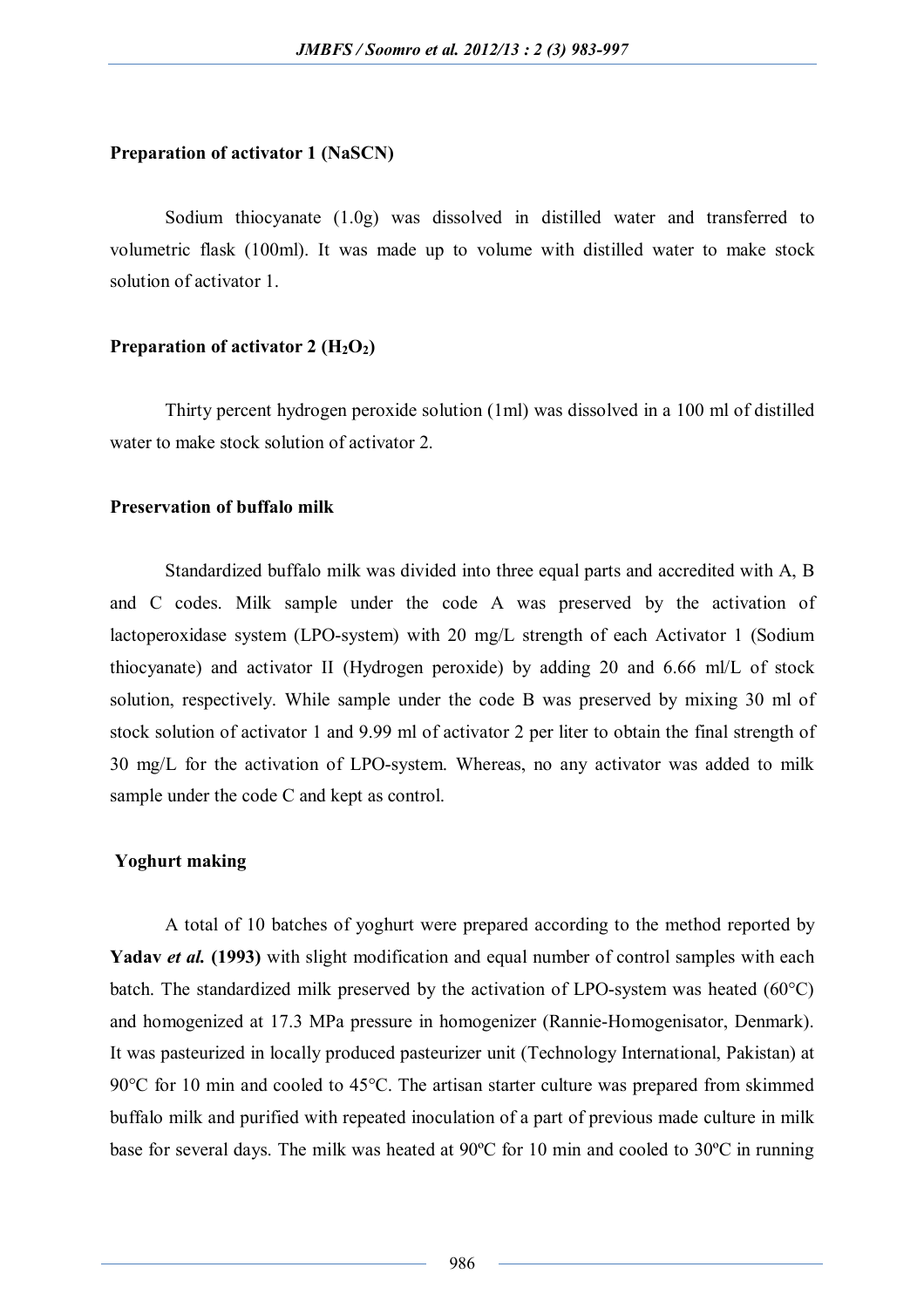tap water. Then it was inoculated (2%) with previous made culture and incubated at 42ºC for 3 hr. This culture was then maintained as mother culture during the study period.

The LPO activated and control samples of milk were inoculated with 3 % starter culture and incubated till pH decreased in the range of 4.5 to 4.7. Yoghurt was then transferred to refrigerator till further study. However, the trend of decrease in pH values was also recorded with an interval of 1hour during the fermentation period.

#### **Fermentability trend of milk base**

The pH values of milk base preserved by the activation of LPO-system were recorded with an interval of one hour during fermentation period. The observed values were compared with the values of milk base of controlled samples in order to observe the effect of LPOsystem on the fermentability of milk base.

#### **Analysis of yoghurt**

The pH values of yoghurt samples were recorded using pH meter. Titratable acidity percentage, specific gravity, total solids content and ash was determined according to the method as described by **AOAC (2000)**. Fat content was determined by Gerber method as described by **James (1996)**. Protein content was determined according to the method of British Standards Institution **(BSI, 1990)**.

Viscosity of yoghurt was measured by using LFRA Texture Analyzer, (Brookfield Engineering Laboratories, Inc., USA). The analysis was carried out in the controlled stress made to measure the viscosity of the different types of yoghurt. Yoghurt sample (250 g) was placed into the stationary rheometer cup. Measurements were made on duplicate samples stored at 4-8<sup>o</sup>C using spindle #4LV at rotational speed 10 rpm. The spindle factor was 600. The result was calculated by multiplying the viscometer readings made with the spindle/speed combination by 600 to obtain the viscosity in Pa.s.

#### **Extent of serum separation (syneresis)**

Serum separation of yoghurt was estimated using a drainage test according to the method as described by **Dannenberg and Kessler (1988)**. Yoghurt sample (20g) was placed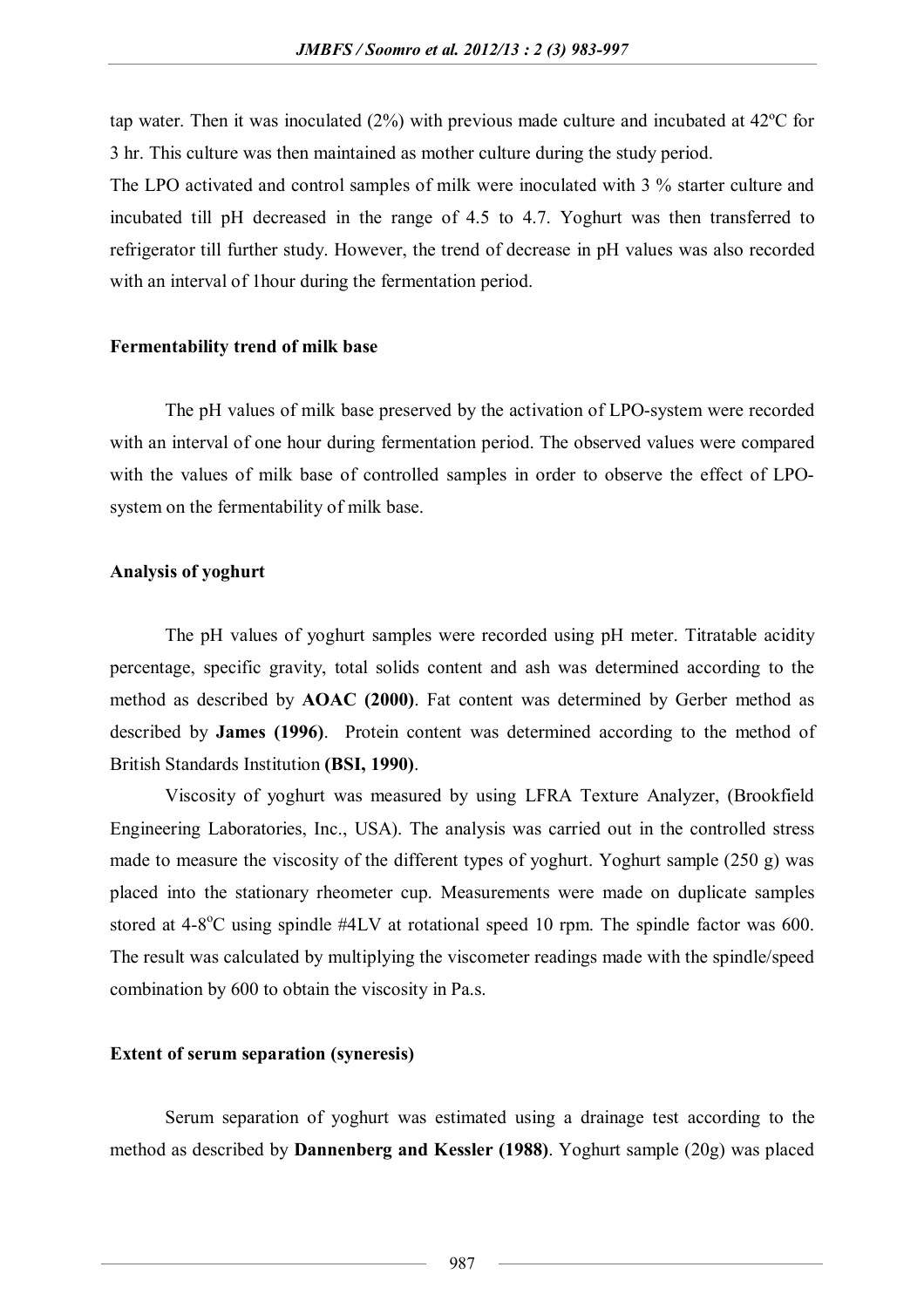on mesh (0.4 mm) and transferred to refrigerator for two hours at 5-8ºC. The drained liquid was measured and expressed as ml/2h.

## **Sensory evaluation**

Appearance, taste/flavor, body/texture and overall acceptability of different types of yoghurts were examined according to the hedonic scale as reported by **Muir and Hunter (1992)**.

## **Statistical analysis**

The data obtained was analyzed according to the statistical methods of analysis of variance (ANOVA) and the significant treatment means were further computed using least significance difference (LSD) at 5% level of probability by using computerized statistical package i.e. Student Edition of Statistics (SXW), Version 8.1 (copy right 2005, Analytical Software, USA).

# **RESULTS**

## **Fermentability trend of milk base**

The pH values of milk base treated with (LPO-system) were recorded with an interval of one hour during fermentation period (Figure 1). At the time of addition of starter culture the pH of control and treated milk (A and B) was recorded as 6.5. During the observation period of  $1<sup>st</sup>$  hour, the pH value of control milk (C) was decreased to 5.44; while milk treated with 20mg/L (A) was at 5.52, whereas, milk treated with 30 mg/L (B) revealed 5.8. The decrease in pH during the observation period of  $2<sup>nd</sup>$  hour in control milk base was 5.18, while A revealed 5.27 and 5.35in B. During the observation period of  $3<sup>rd</sup>$  hour the control milk base acquired the required level of pH 4.72, while A revealed 4.91 and B at 4.99. Further, the desirable pH (4.70) of milk base A (20 mg/L) reached after  $4<sup>th</sup>$  hour and B (30 mg/L) after  $5<sup>th</sup>$ hour of fermentation period.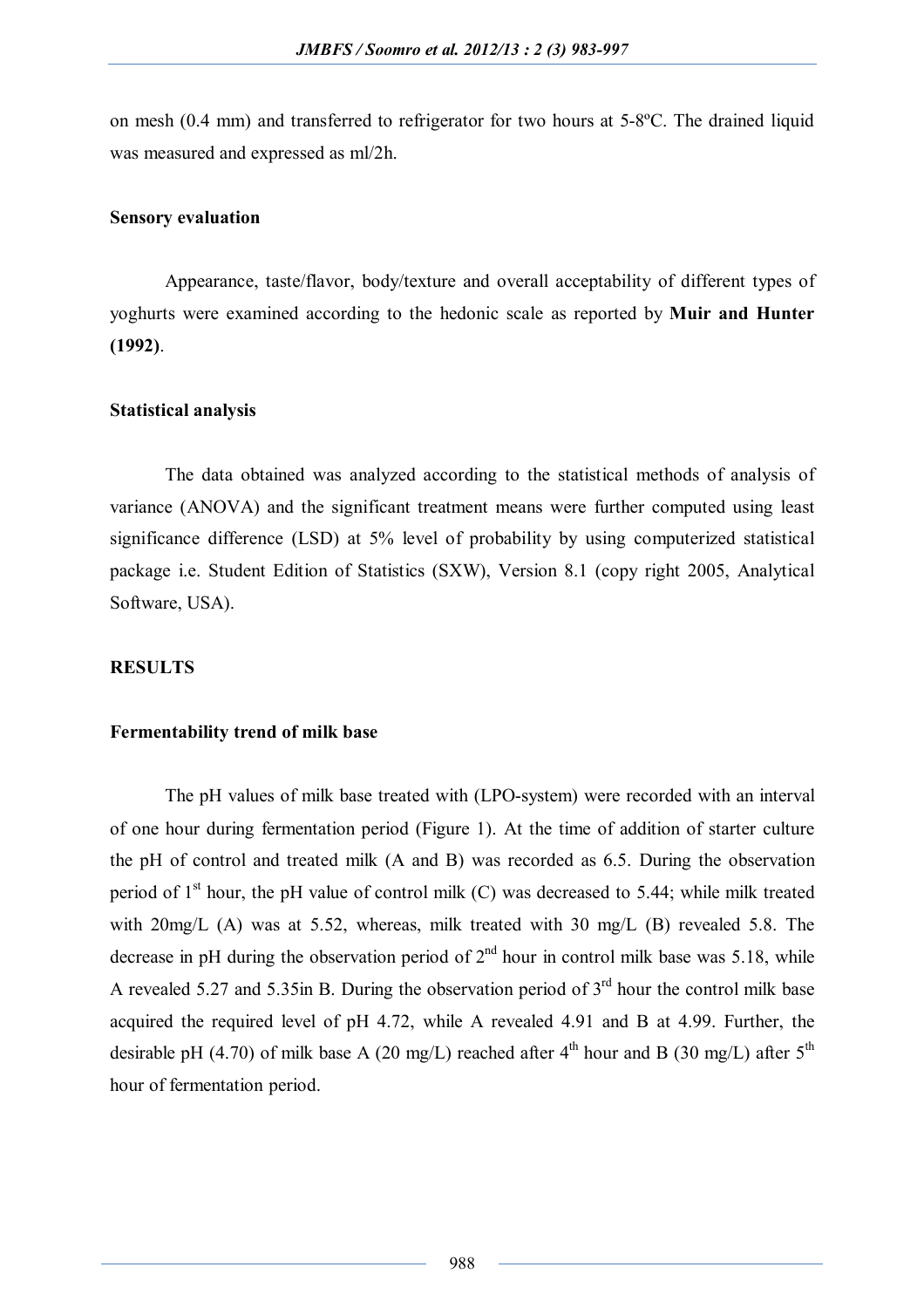

 $SE = \pm 0.086$ , LSD at  $5\% = 0.187$ 



## **Physical properties**

The results of physical parameters are presented in Table 1.The mean pH value of B yoghurt (4.74±0.01) was comparatively higher than A yoghurt (4.72±0.009) and control yoghurt (4.69±0.01). Statistically, significant difference was observed between control and B yoghurt. There were no significant difference (P>0.05) in pH values of A and B yoghurt.

It was observed that the average acidity (% lactic acid) in control yoghurt  $(0.89\pm0.024$  was slightly higher than by A yoghurt  $(0.86\pm0.022)$  and B yoghurt  $(0.85\pm0.025)$ . The comparison of means regarding acidity (%lactic acid) in different yoghurt illustrated insignificant difference (P>0.05) among the control, A and B yoghurt.

The mean values of the viscosity (Pa.s) of control yoghurt  $(14.766\pm0.292)$ , was remarkably higher followed by A (13.128±0.285) and B yoghurt (12.018±0.303).There were statistically highly significant differences (P<0.001) observed in the different treated and untreated (A, B and control) yoghurts.

The average specific gravity (Kg/m<sup>3</sup>) of control yoghurt was  $1.036\pm0.00023$ ; followed by A and B yoghurt 1.035±0.00063 and 1.034±0.00016, respectively. Data revealed significant differences (P<0.05) in specific gravity between B and control. However, there were no significant differences (P>0.05) among specific gravity of A and B yoghurt.

The yoghurt samples produced from buffalo milk activated with LPO-system was analyzed for whey syneresis and the results illustrated that whey syneresis in control yoghurt was 2.08 $\pm$ 0.24 ml 2h<sup>-1</sup>, whereas, 2.32 $\pm$ 0.26 ml 2h<sup>-1</sup> and 2.54 $\pm$ 0.27 ml 2h<sup>-1</sup> was observed in A and B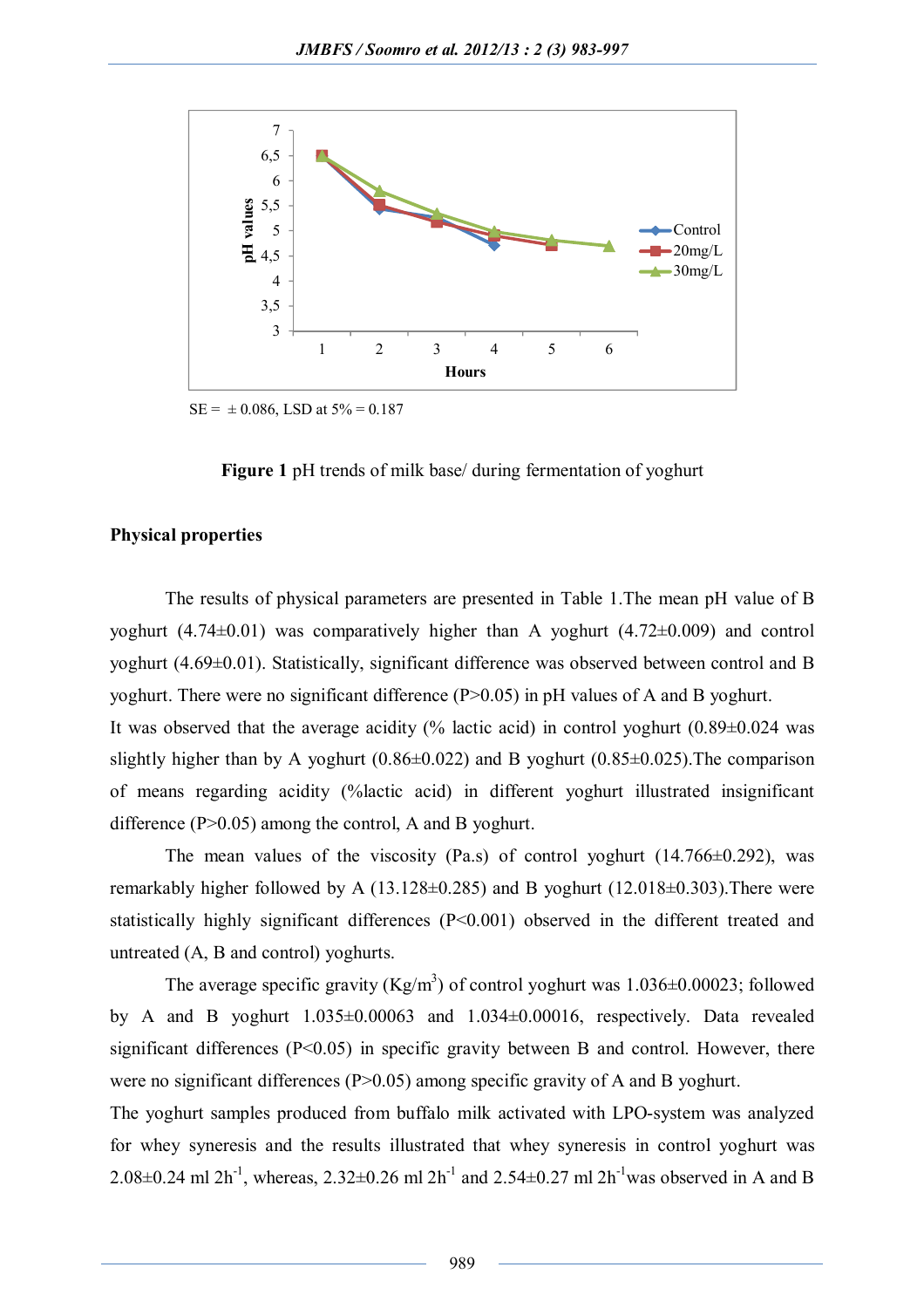yoghurt, respectively. The comparison of means regarding syneresis in different yoghurt revealed no significant differences (P>0.05) between the control, A and B yoghurt.

| <b>Parameter</b>             | A                  | B                |                    |
|------------------------------|--------------------|------------------|--------------------|
| pH                           | $4.72 \pm 0.009$   | $4.74 \pm 0.010$ | $4.69 \pm 0.010$   |
| Titratable Acidity (% lactic | $0.86 \pm 0.002$   | $0.85 \pm 0.025$ | $0.89 \pm 0.024$   |
| acid)                        |                    |                  |                    |
| Viscosity (Pa.s)             | $13.128 \pm 0.285$ | $12.018\pm0.303$ | $14.766 \pm 0.292$ |
| Specific gravity $(Kg/m^3)$  | $1.035 \pm 0.0006$ | $1.034\pm0.0001$ | $1.036 \pm 0.0002$ |
| Syneresis (ml/2h)            | $2.32 \pm 0.26$    | $2.54 \pm 0.27$  | $2.08 \pm 0.24$    |

**Table 1** Mean physical properties of yoghurt prepared by activation of LPO-system A(20 mg/L)B (30 mg/L) and C (control).

# **Chemical analysis**

The results of chemical analysis are presented in Table 2.The mean total solids content (% age) in the control yoghurt was  $(13.66\pm0.19)$ , slightly lower than A  $(13.92\pm0.19)$  and B  $(14.09\pm0.16)$  yoghurt. There were no significant differences  $(P>0.05)$  among the control, A and B yoghurt.

The results illustrated that the average fat content of control, A and B yoghurt was  $3.6\%$ .

The average ash content was  $0.95\pm0.02$  in A and  $0.93\pm0.02$  in B yoghurt. There was no significant difference (P>0.05) among the control, A and B yoghurt.

The mean value of protein in control yoghurt was  $4.02\pm0.14\%$ , while  $4.02\pm0.14\%$  and 4.02±0.14% in A and B yoghurt. There was insignificant differences (P>0.05) among treated (A and B) and control yoghurt.

The mean value of lactose in control yoghurt was 5.09±0.19, while it was higher in A yoghurt 5.35±0.2 and B yoghurt 5.49±0.20. There were no significant differences (P>0.05) among the control, A and B yoghurt.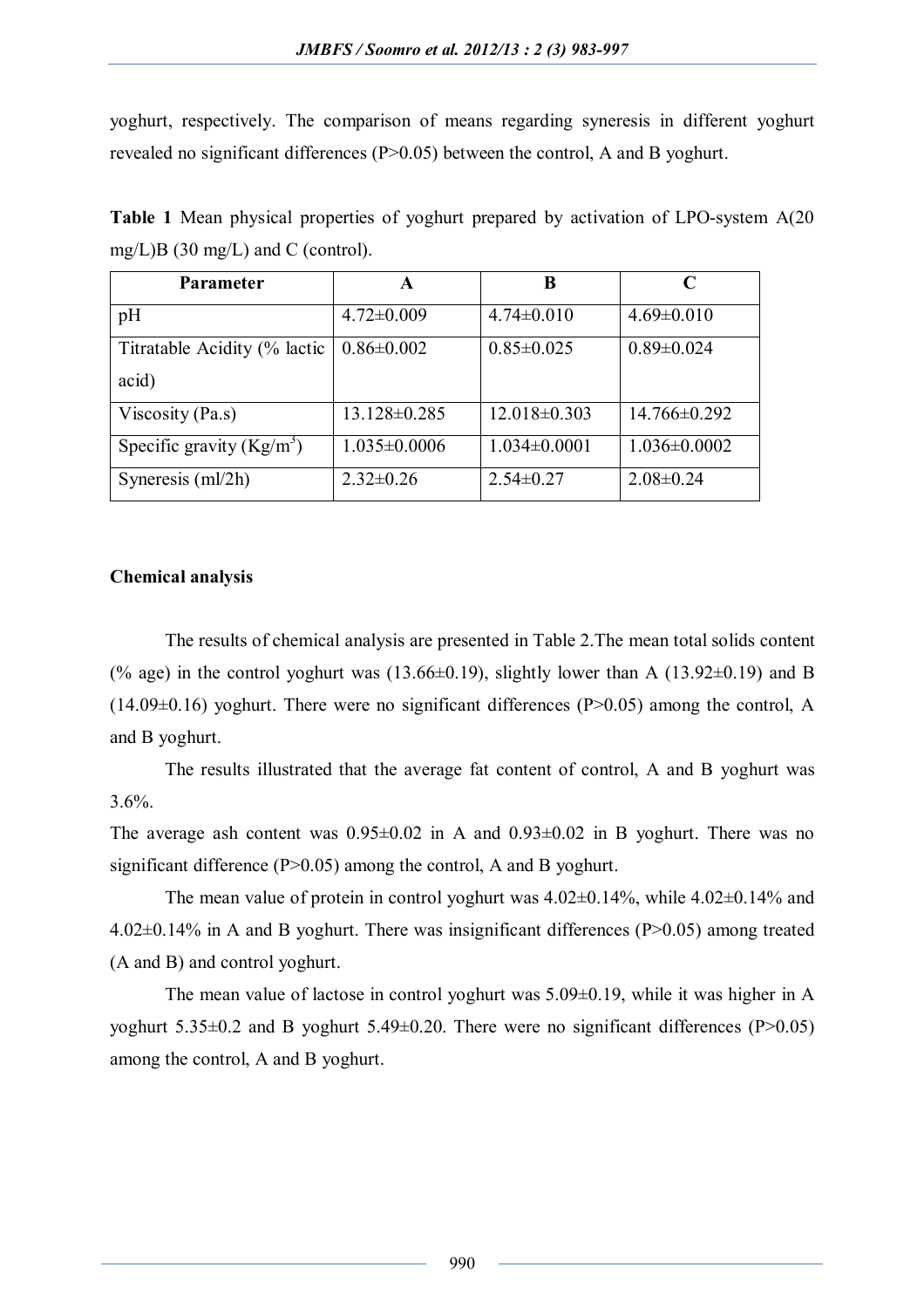| <b>Parameter</b>     |                  | B                |                  |
|----------------------|------------------|------------------|------------------|
| Total solids $(\% )$ | $13.92 \pm 0.19$ | $14.09 \pm 0.16$ | $13.66 \pm 0.19$ |
| Fat $(\% )$          | $3.6 \pm 0.00$   | $3.6 \pm 0.00$   | $3.6 \pm 0.00$   |
| Protein $(\% )$      | $4.01 \pm 0.14$  | $4.01 \pm 0.14$  | $4.01 \pm 0.14$  |
| Lactose $(\% )$      | $5.35 \pm 0.2$   | $5.49 \pm 0.02$  | $5.09 \pm 0.19$  |
| Ash $(\% )$          | $0.95 \pm 0.02$  | $0.93 \pm 0.02$  | $0.98 \pm 0.03$  |

**Table 2** Mean chemical properties of yoghurt prepared by activation of LPO-system A (20 mg/L)B (30 mg/L) and C (control).

# **Sensory evaluation of fresh yoghurt**

The results of sensory evaluation of fresh yoghurt are presented in Table 3.Appearance of fresh sample of yoghurt prepared from buffalo milk preserved with LPO-system was evaluated and the scores rated by panel of judges for appearance of control yoghurt was 82.46±0.30. While the score rated for A yoghurt was 72.64±0.22 and B yoghurt was mean,  $65.33\pm0.17$ .

It was observed that the flavor in control yoghurt was higher 82.44±0.2 than the flavor of A 74.26 $\pm$ 0.21 and B yoghurt 65.16 $\pm$ 0.25.

The mean score for fresh body/texture was  $82.93\pm0.27$  in control, whereas, A and B yoghurts showed  $74.28\pm0.53$  and  $64.59\pm0.30$ , respectively.

The overall acceptability of control yoghurt was 82.59±0.33 followed by A 76.96 $\pm$ 0.45 and B 66.23 $\pm$ 0.38 yoghurt. There was highly significant differences (P<0.001) observed among the control, A and B yoghurts.

**Table 3** Mean Sensory analysis of fresh yoghurt prepared by activation of LPO-system  $A(20mg/L)B(30mg/L)$  and C (control).

| <b>Parameter</b>      | A                |                  |                  |
|-----------------------|------------------|------------------|------------------|
| Appearance            | $72.64 \pm 0.22$ | $65.33 \pm 0.17$ | $82.46 \pm 0.3$  |
| Flavor                | $74.26 \pm 0.21$ | $65.16 \pm 0.25$ | $82.44 \pm 0.2$  |
| Texture               | 74.28±0.53       | $64.59 \pm 0.30$ | $82.93 \pm 0.27$ |
| Overall acceptability | 79.96±0.45       | $66.23 \pm 0.38$ | $82.59 \pm 0.33$ |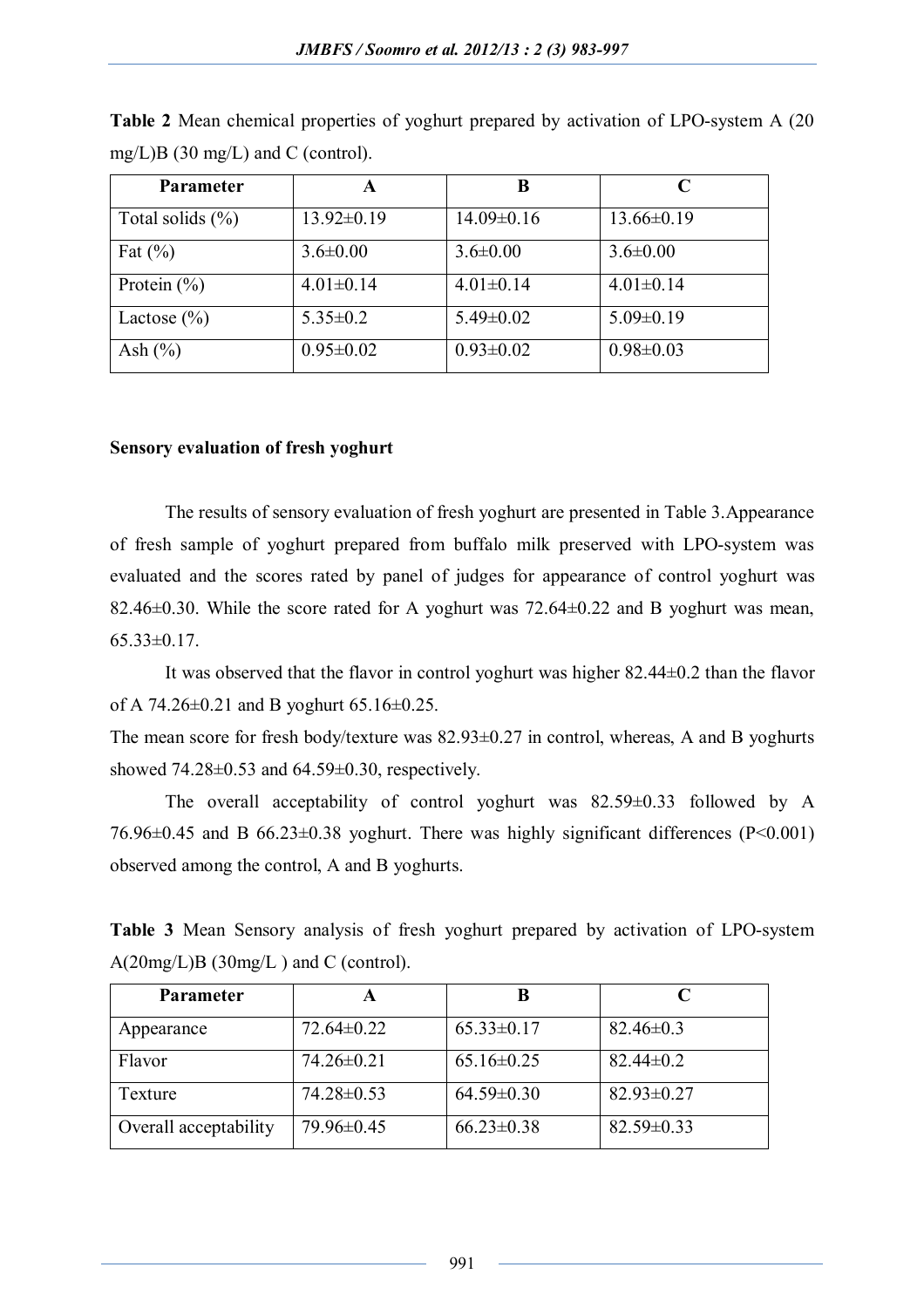#### **Sensory evaluation of stored yoghurt**

The results of sensory evaluation of stored yoghurt are presented in Table 4.The mean of one-week stored yoghurt appearance was 70.93±0.4 in control yoghurt whereas, A and B yoghurt showed 66.72±0.16 and 65.36±0.37, respectively. Statistical analysis (ANOVA) revealed highly significant differences (P<0.001) among the control, A and B yoghurts. Further results of LSD (0.05) comparison of means revealed that the one week stored yoghurt treated (A and B) and control are significantly different (P<0.001) from each other. However, the appearance of two-week control yoghurt was 55.46±0.86, while A yoghurt revealed 63.14±0.34 and B yoghurt 58.36±0.27. The comparison means regarding to appearance in different types of yoghurt revealed that highly significant difference (P<0.001) observed in between the control, A and B yoghurts.

The average flavor score of control yoghurt was lower 63.98±0.47 than A 73.46±0.0.36 and B 71.29±0.21. Statistical analysis of means regarding flavor in different yoghurts were highly significant differences  $(P<0.001)$  occurs among the control, A and B yoghurts. The average flavor of two week stored control yoghurt was 41.54±0.23, followed by A (56.16±0.33) and B (63.10±0.32) yoghurts. Statistical analysis (ANOVA) revealed highly significant differences  $(P<0.001)$  among the control, A and B Further results of LSD  $(0.05)$ comparison of means reveals that the fresh sample yoghurt of different samples (control, A and B) are significantly different (P<0.001) from each other.

Body/texture of control yoghurt was  $68.58\pm0.66$ , while A yoghurt revealed  $66.61\pm0.2$ and B yoghurt  $63.71\pm0.3$ . The comparison of means reading of body/texture in different types of yoghurt were highly significant difference (P<0.001) observed among the control, A and B yoghurts. The mean body/texture score of two week stored yoghurt was 39.60±0.12 in control,  $47.96\pm0.34$  A yoghurt and  $56.46\pm0.45$  B yoghurt. The comparison of means regarding in body/texture in different yoghurt were significant differences (P<0.05) among the control, A and B yoghurts.

The average overall acceptability of  $1<sup>st</sup>$  week control yoghurt was 63.62 $\pm$ 0.3, followed by A yoghurt  $65.42\pm0.24$  and B yoghurt  $64.81\pm0.36$ . The comparison of means regarding one week stored overall acceptability in different yoghurts showed non significant difference  $(P>0.05)$  among A and B yoghurts, while significant difference  $(P<0.05)$  was observed among control and A yoghurts. The overall acceptability score of two week stored control yoghurt was  $39.58\pm0.43$  followed by A 49.86 $\pm$ 0.45 and B 59.81 $\pm$ 0.52. Statistical analysis of mean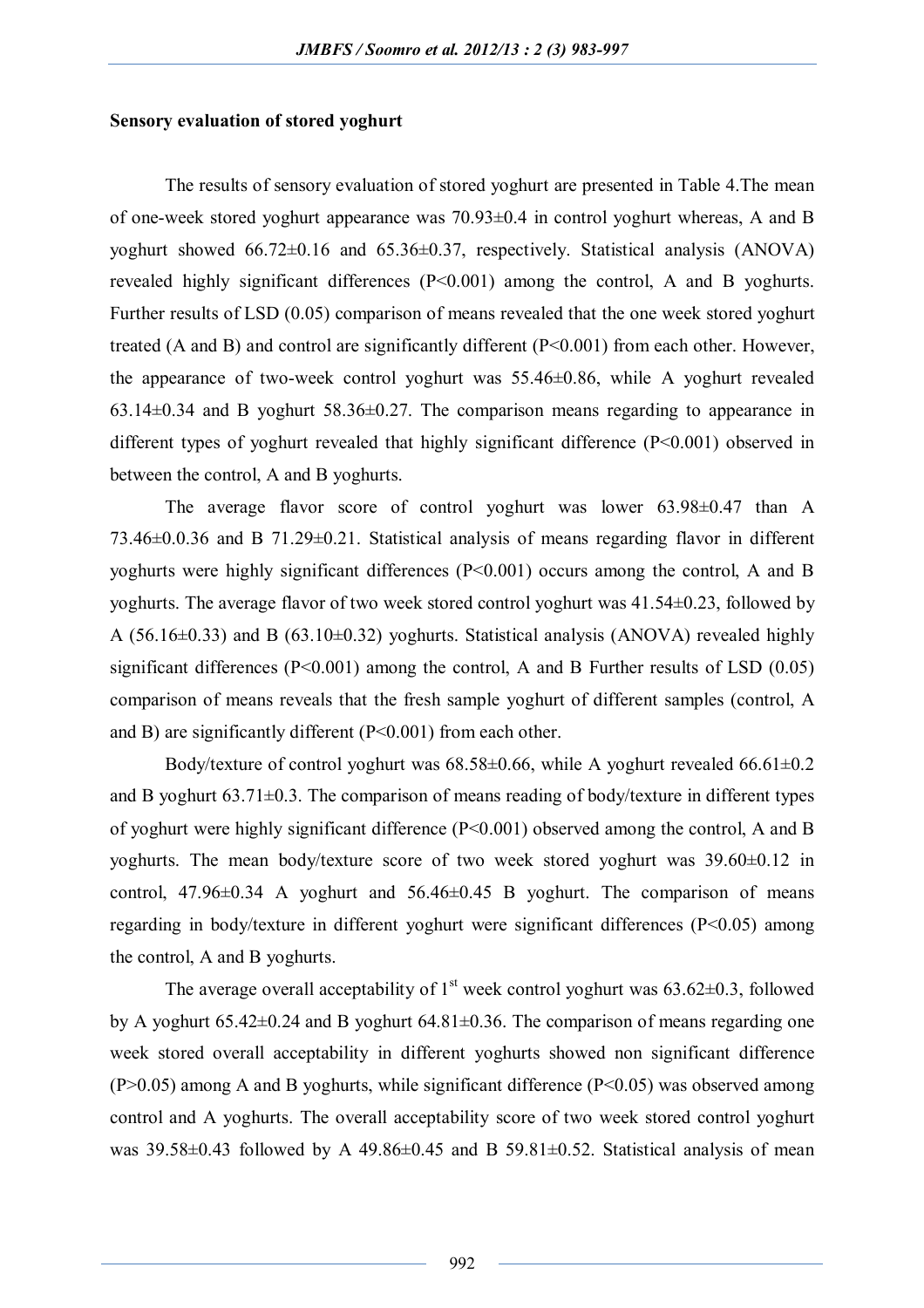overall acceptability in different yoghurts revealed significant differences (P<0.05) among the control, A and B yoghurts.

**Table 4** Mean Sensory analysis of stored yoghurt prepared by activation of LPO-system A(20mg/L)B (30mg/L) and C (control).

| <b>Parameter</b>      | A                |                  |                  |
|-----------------------|------------------|------------------|------------------|
| Appearance            | $63.14 \pm 0.34$ | $58.36 \pm 0.27$ | $55.46 \pm 0.86$ |
| Flavor                | $56.16 \pm 0.33$ | $63.10 \pm 0.32$ | $41.54\pm0.23$   |
| Texture               | $47.96 \pm 0.34$ | $56.46 \pm 0.45$ | $39.6 \pm 0.12$  |
| Overall acceptability | 49.86±0.45       | $59.81 \pm 0.52$ | $39.58 \pm 0.43$ |

#### **DISCUSSION**

The fermentability trend of milk base was significantly different in LPO-system treated yoghurt from control yoghurt. The decreasing trend in pH was comparatively slower in LPO-system treated milk (A and B) as compared to control yoghurt. These results are in line with the findings of **Hirano** *et al.* **(1998)**; they investigated that the metabolism of lactic acid bacteria in LPO-system treated yoghurt may be restricted by the activated LPO-system. However, with passage of time the bacteriostatic effect of LPO-system on Gram positive bacteria progressively slows down and gelation pH was achieved up to 5<sup>th</sup> hour. **Mehanna and Moussa (1999)** also expressed the similar views.

The pH values of control, A and B yoghurts were significantly different from each other. **Sadia and Tariq (2004)** also reported that pH of yoghurt samples treated with different concentrations of hydrogen peroxide and thiocyanate in contrast to control yoghurt was significantly different from each other. It was observed that pH values of yoghurt were higher in control yoghurt and lower in B yoghurt. The results are in agreement with findings of **Hirano** *et al.* **(1999)**, who also observed that higher concentration of LPO-system increased the gelation pH of yoghurt.

The average titratable acidity (% lactic acid) of control yoghurt was higher than the LPO-treated yoghurts (A and B). These results confirmed the findings of **Ndambi** *et al.* **(2008)**; they observed lower acid development in the treated yoghurt samples during incubation and showed that LPO-system has an inhibitory effect on lactic acid bacteria which retarded acid formation in the treated yoghurt. However, **Nakada** *et al.* **(1996)** investigated that the LPO-system suppressed acid production of yoghurt.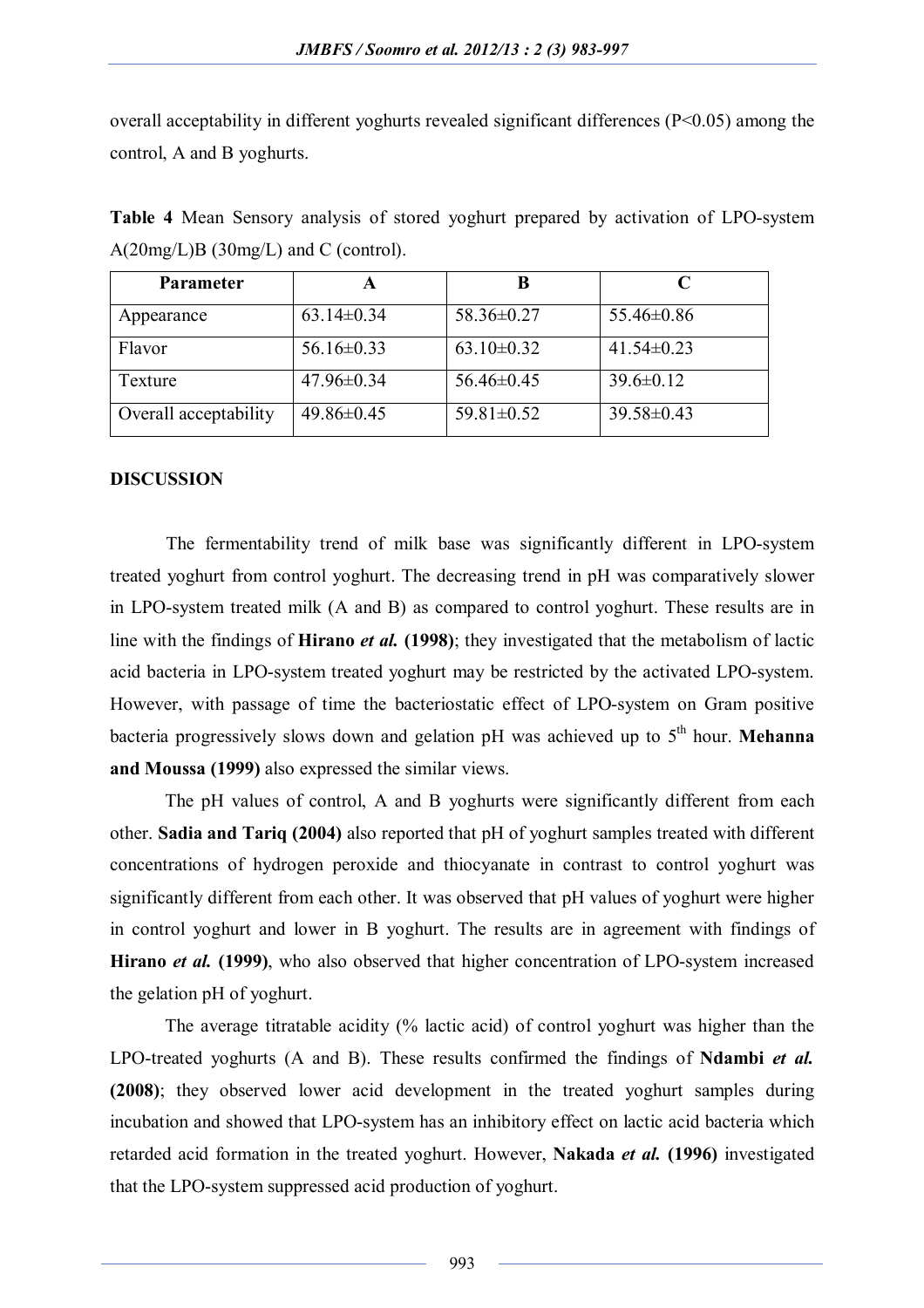The result of viscosity (Pa.s) of control yoghurt was higher than A and B yoghurts. The LPO-system affects the texture and increased the softness of the yoghurt. The study conducted by **Hirano** *et al.* **(1998)** found that the yoghurt treated with LPO-system had softer and smoother texture than untreated yoghurts. The apparent viscosity of yoghurt was also reduced by addition of LPO-system. However, **Tamime and Robinson (2007)** suggested that the LPO-system treated yoghurt had weak consistency, low viscosity and also affected the rheological properties of yoghurt. Similarly, the average specific gravity of control yoghurt was higher than A and B yoghurts. These results confirmed the findings of **Hirano** *et al.* **(1998)**, who observed that the LPO-system treated yoghurt had low hardness and soft, smooth texture. Other possible reasons for rheological changes would be the effects of radicals on rheological properties. In the present study the whey syneresis of treated yoghurt (A and B) was higher than untreated (control) yoghurt. These results are consistent with the findings of **Tamime and Robinson (2007)**, who reported that the yoghurt made from milk treated with LPO-system, was of weak consistency with high whey separation.

The total solids content of control yoghurt was lower than the LPO-system activated yoghurt A and B. These results are in agreement with the findings of **Ndambi** *et al.* **(2008)**, who reported that the total solids content of treated yoghurt was higher than control yoghurt. The higher total solids content probably resulted from the inhibitory effects of the LPOsystem on bacteria that degrade milk solutes. The fat content of control yoghurt was 3.6, while LPS-system treated with A and B yoghurts also showed similar results as control. These results are also supported by **Ndambi** *et al.* **(2008)**, who also reported that the fat content was similar to that of the treated and control yoghurts. The average protein content of control, LPO-system treated with A and B yoghurt was not significantly different from each other. The results are consistent with the findings of **Ndambi** *et al.* **(2008)**, who noted that the percentage of protein was not significantly different between yoghurt samples of treated LPOsystem and control. The average ash content of control yoghurt was higher than treated (A and B) yoghurts. These results are consistent with the results of other reported work i.e. in between 0.72 to 0.92% **(Mohammad** *et al.,* **2007)**. Whereas, the average lactose content of control yoghurt was lower than A and B yoghurts. The results are consistent with the findings of **Ndambi** *et al.* **(2008)**, who suggested that the lower acid development in the treated yoghurt sample during incubation showed that LPO- system has inhibitory effects on lactic acid bacteria which convert the lactose into the lactic acid and retard acid formation in the treated yoghurt during fermentation.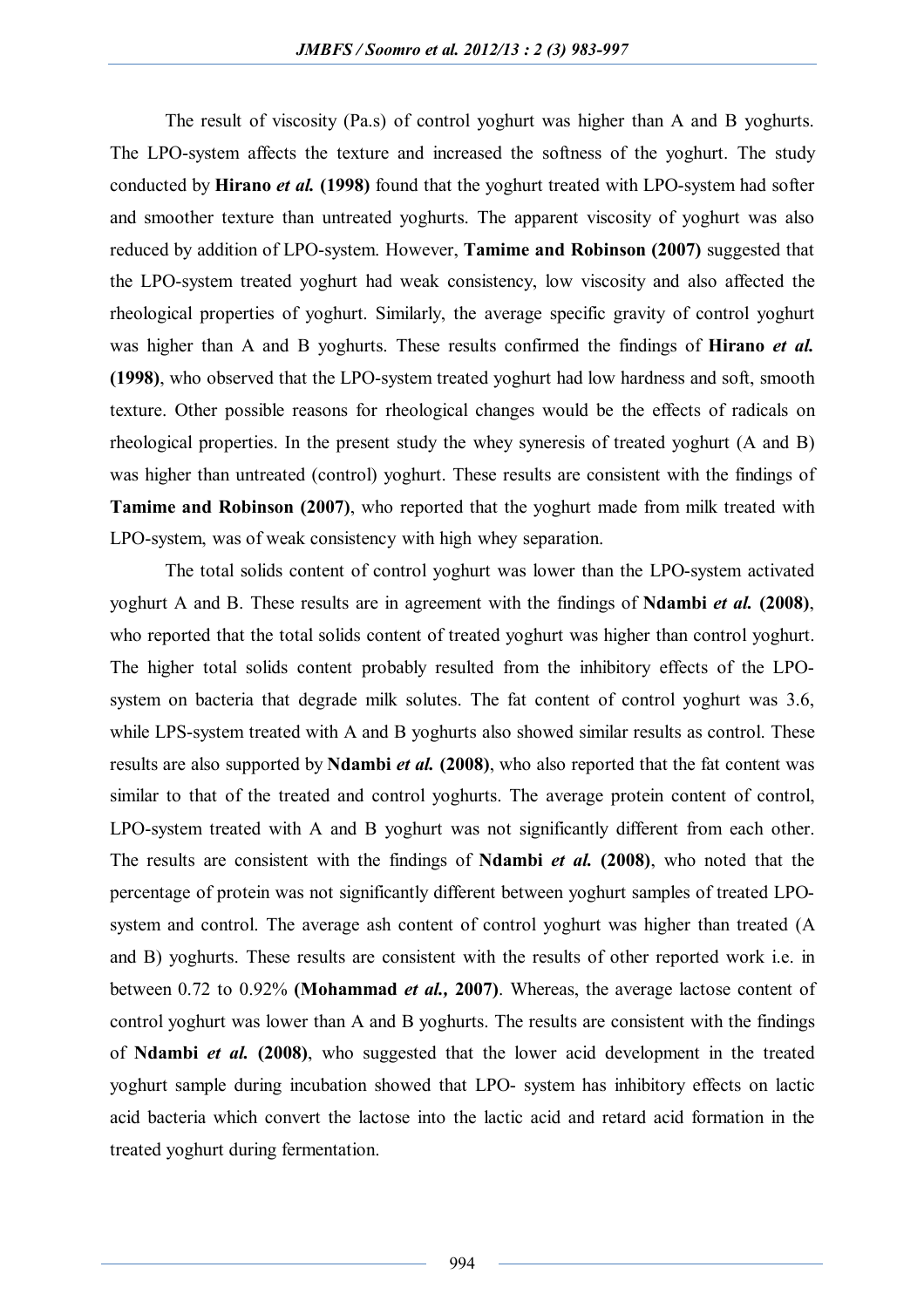In the present study the fresh control yoghurt perceived higher score in appearance, flavor, body/texture and overall acceptability than LPO-system treated yoghurt A and B. Similarly, **Ndambi** *et al.* **(2008)** indicated that the judge's preference was more for control yoghurt than that from treated yoghurt. However, the result of the present study are not in agreement with the findings of **Sadia and Tariq (2004)** who reported that the overall acceptability was better in 10ppm concentration with that of control, while higher concentration of LPO-system treated yoghurt gave negative results.

Moreover, stored samples of control yoghurt received lower scores, whereas, A yoghurt and B yoghurt received high scores during storage period than the control yoghurt**. Ndambi** *et al.* **(2008)** studied that at the end of the second week of storage nine out of twelve (75%) control yoghurt samples produced off-flavors and gasses indicating spoilage. However, **Nakada** *et al.* **(1996)** reported that the addition of LPO-System treated milk produced new type of yoghurt which retains acceptable quality during storage for at least two weeks.

#### **CONCLUSION**

It was concluded that fermentability was slow in LPO-system activated milk base compared to control yoghurt. Whereas, viscosity and specific gravity of yoghurt prepared from milk base was reduced in contrast to control yoghurt. Fresh control yoghurt perceived higher sensory score than yoghurt produced from LPO-system activated milk base. However, sensory attributes of yoghurt prepared from LPO-system activated milk base were improved with the passage of time compared to control yoghurt.

# **REFERENCES**

AOAC. 2000. Dairy Products. In *Official Methods of Analysis*. Association of Official Analytical Chemists Inc: Gaithersburg, U.S.A.

BASAGA, H.- DIK, T. 1994. Effect of the lactoperoxidase system on the activity of starter cultures for yoghurt production. In *Milchwissenschaft*, vol.49, p.144-146.

BSI. 1990. Determination of the nitrogen content of liquid milk and yoghurt. In *Methods of Chemical Analysis of Liquid Milk and Cream*.BS 1741, British Standards Institution, London, UK.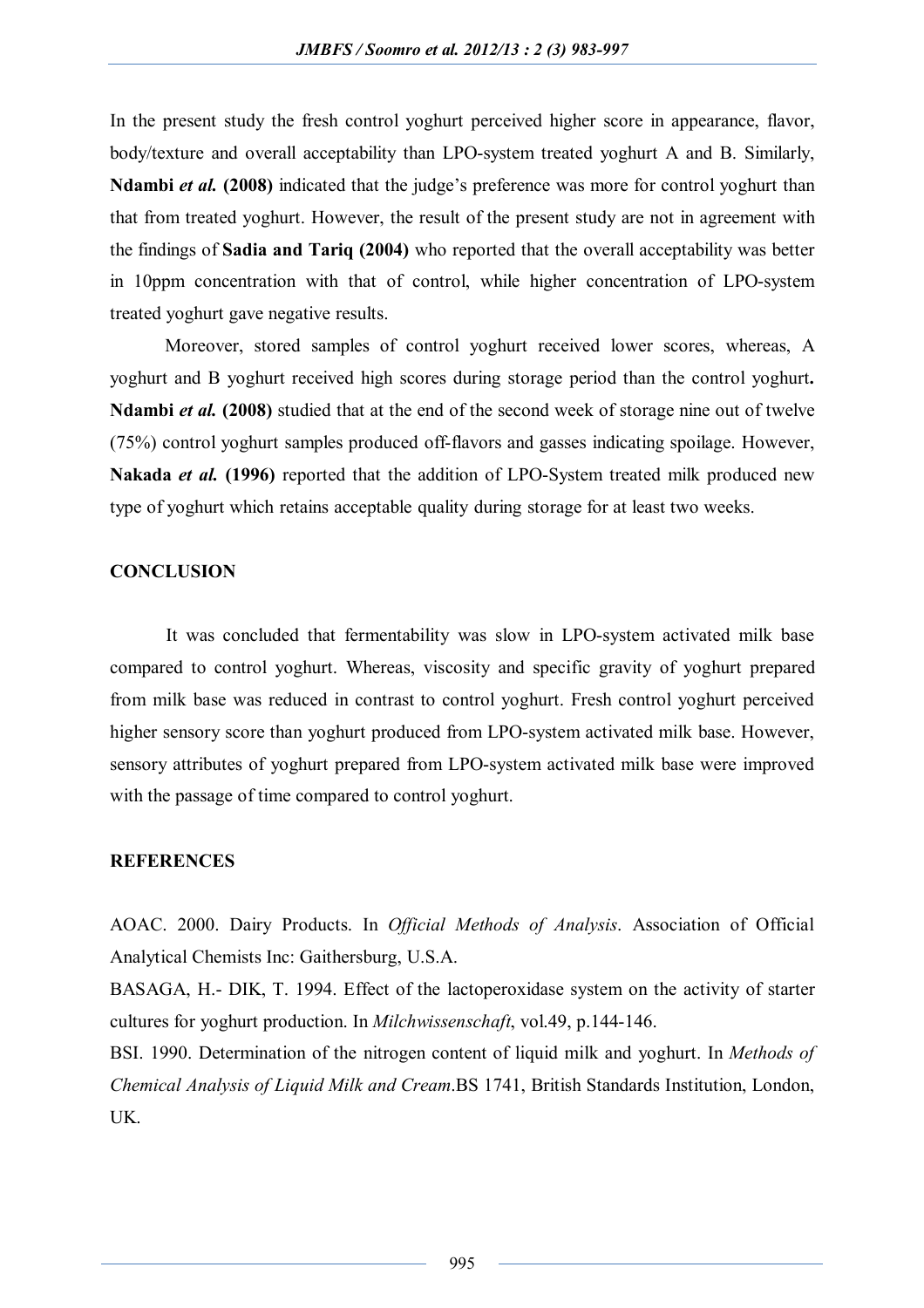COBOS, A.- HORNE, D.S.-MUIR, D.D. 1995. Rheological properties of acid milk gels. 1. Effect of composition, process and acidification conditions on products from recombined milks. In *Milchwissenschaft*, vol. 50, p. 444-448.

DANNENBERG, F.- KESSLER, H.G. 1988. Effect of denaturation of *B*-lactoglobulin on texture properties of set-style nonfat yoghurt-1.synneresis.In *Milchwissenschaft,* vol. 43, p. 632-635.

FONTEH, F. A.-GRANDISON, A. S.- LEWIS, M. J. – NIBA, A. T. 2005. The keeping quality of LPO-system activated milk in the western highlands of Cameroon. In *Livestock Research for Rural Development,* vol. 17, p. 22-25.

HIRANO, R.- HIRANO, M.- OOOKAB, M.- HATANAKA, K. 1998. Effects of lactoperoxidase on gelation properties of yoghurt.In *Food Res. Inter.,* vol. 31, p. 1-6.

HIRANO, R.- HIRANO, M.- OOOKA, M.- DOSAKO, S.- NAKAJIMA, I.- IGOSHI, K.1999. Lactoperoxidase effects on rheological properties of yoghurt. In *J. Food Sci.,* vol. 35, p. 35-38.

JAMES, C. S. 1996. Determination of fat content of dairy products by the Gerber method. In: Analytical Chemistry of food. BlackieAcademic and Professional, an imprint of Champan& Hall, Glasgow, UK, pp.93-95.

MEHANNA, N. M.-MOUSSA, M. A. M. 1999. Preparation and use of lactoperoxidase system capsules to preserve milk at different temperatures.In *Egyptian J. Dairy Sci.,* vol. 27, p. 245-354.

MOHAMMAD, H.M. H.-OWNI, O. E.- EL ZUBEIR, I.E.M. 2007. Assessment of Chemical and Microbiological Quality of Stirred Yoghurt in Khartoum State, Sudan.In *Res. J. Anim. Vet. Sci.,* vol. 2, p. 56-60.

MUIR, D.D.- HUNTER, E.A. 1992. Sensory evaluation of fermented milks: vocabulary development and the relations between acceptability and sensory properties. In *J. Soc. Dairy Technol*., vol. 45, p.73-80.

NDAMBI, O. A.- KAMGA, P. B.- IMELÉ, H.- MENDI, S. D.- FONTEH, F. A. 2008. Effects of milk preservation using the LPO-system on processed yoghurt and cheese quality. In *Afri. J. Food Agri. Nutr. Develop*., vol. 8, p. 358-374.

NAKADA, M.-DOSAKO, S.- HIRANO, R.- OOOKA, M.- NAKAJIMA, I.1996. Lactoperoxidase suppresses acid production in yoghurt during storage under refrigeration. In *Int. Dairy J.*, vol. 6, p. 33-42.

SADIA, K.- TARIQ, M. 2004. Effect of activated LPO-system on the quality characteristics of yoghurt.In *Electron. J. Environ. Agric. Food Chem*., vol. 3, p.777-783.